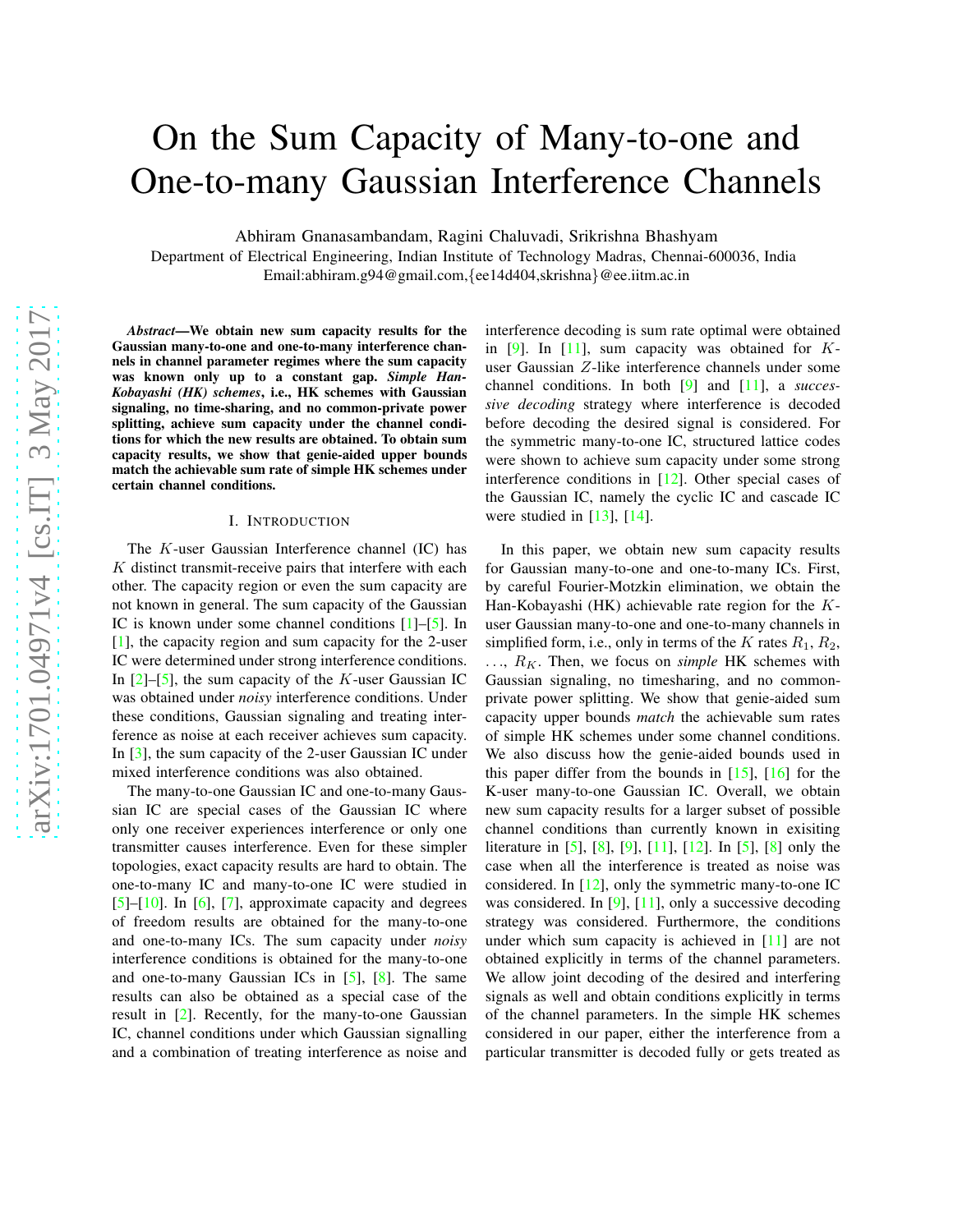noise. For the many-to-one case, we consider schemes where  $k$  out of  $K-1$  interfering signals are decoded at receiver 1. For the one-to-many case, we consider schemes where  $k$  out of  $K-1$  receivers decode the interfering signal.

<span id="page-1-0"></span>

Fig. 1: Channel Models in standard form

The channel models (in standard form) for the Gaussian many-to-one and one-to-many ICs are shown in Fig. [1.](#page-1-0) As an illustration of the new results in this paper, the channel conditions under which sum capacity results are obtained for the 3-user many-to-one and one-to-many ICs are shown in Figs. [2](#page-1-1) and [3.](#page-1-2) In the figures, the shaded regions represent the new regions where sum capacity is determined in this paper.

<span id="page-1-1"></span>

Fig. 2: Channel conditions where sum capacity is obtained for the 3-user many-to-one IC,  $P_1 = P_2$  $P_3 = 2.$ 

<span id="page-1-2"></span>

Fig. 3: Channel conditions where sum capacity is obtained for the 3-user one-to-many IC,  $P_1 = P_2$  =  $P_3 = 1.$ 

#### II. CHANNEL MODELS IN STANDARD FORM

The received signals in the Gaussian many-to-one IC in standard form are given by:

<span id="page-1-3"></span>
$$
y_1 = x_1 + \sum_{j=2}^{K} h_i x_i + z_1 \tag{1}
$$

$$
y_i = x_i + z_i, i = 2, 3, ..., K,
$$
 (2)

where  $x_i$  is transmitted from transmitter  $i, z_i \sim \mathcal{N}(0, 1)$ for each i. The average power constraint at transmitter i is  $P_i$ . Similarly, the received signals in the Gaussian one-to-many IC in standard form are given by:

$$
y_i = x_i + h_i x_K + z_i, \ i = 1, 2, 3, \cdots, K - 1 \quad (3)
$$
  

$$
y_K = x_K + z_K. \tag{4}
$$

# III. ACHIEVABLE RATE REGION FOR

HAN-KOBAYASHI (HK) SCHEME IN SIMPLIFIED FORM

# *A. Many-to-one IC*

Let  $W_i$  be the message at transmitter i. For each  $i =$  $2, 3, \ldots, K$ , the message is split into two parts  $W_i =$  ${W_{i0}, W_{i1}}$ , where  $W_{i0}$  is common message that gets decoded at receiver i and also at receiver 1, and  $W_{i1}$  is the private message that gets decoded only at receiver i. The HK achievable rate region in simplified form in the Theorem below is stated for the discrete memoryless channel, and can be readily extended to the Gaussian many-to-one IC with average power constraints using standard approaches [\[17\]](#page-6-15), [\[18\]](#page-6-16).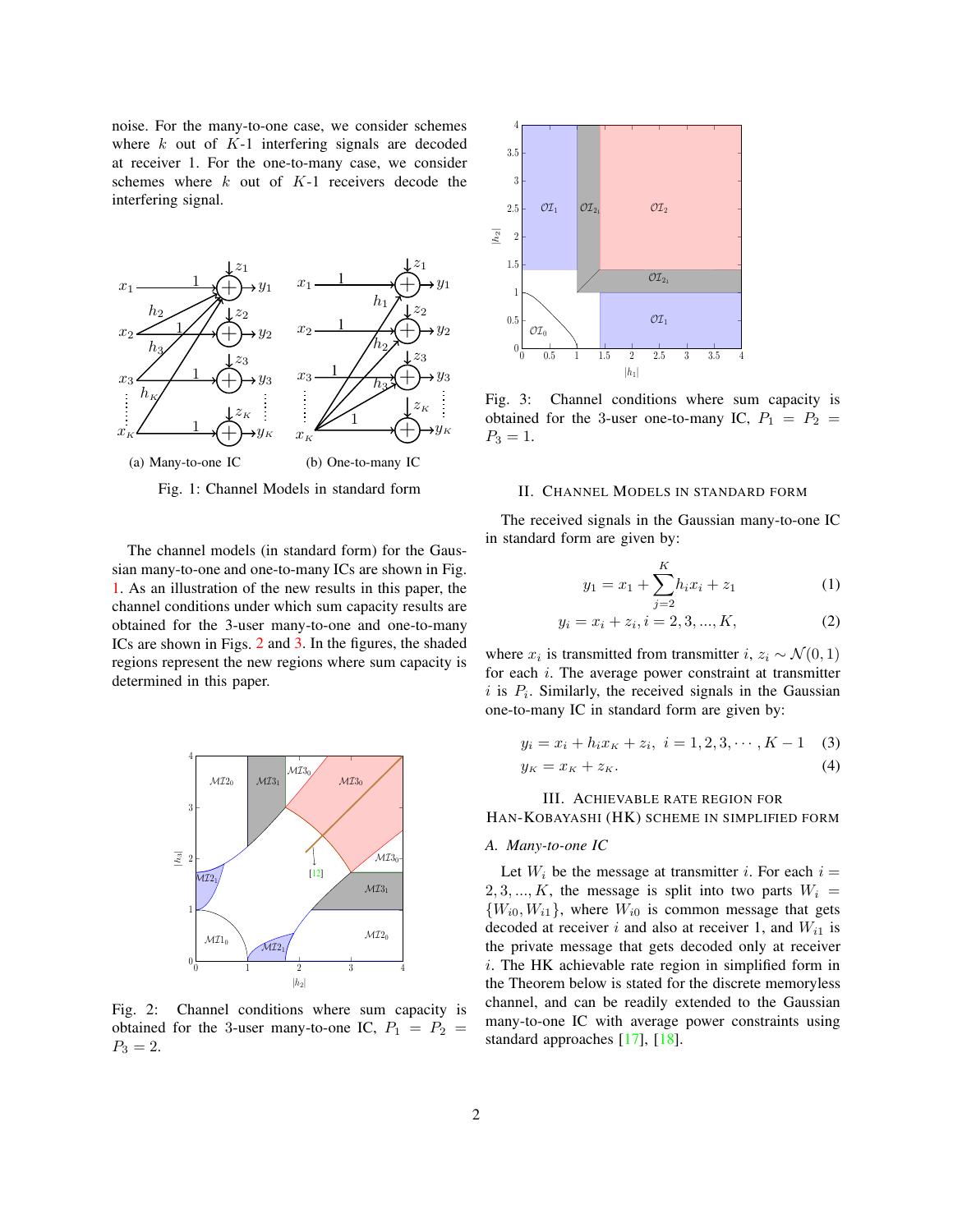<span id="page-2-9"></span>Theorem 1. *For the discrete memoryless* K*-user manyto-one IC, the HK achievable rate region is given by the set of all*  $(R_1, R_2, \ldots, R_K)$  *that satisfy:* 

$$
R_1 + \sum_{j \in \mathcal{N}} R_j \le \sum_{j \in \mathcal{N}} I(X_j; Y_j | Q, U_j)
$$
  
+  $I(U_{\mathcal{N}} X_1; Y_1 | U_{\mathcal{F} - \mathcal{N}}, Q), \forall \mathcal{N} \subseteq \mathcal{F}$  (5)

<span id="page-2-11"></span>
$$
R_i \le I(X_i; Y_i | Q), i \in [2:K]
$$
 (6)

 $where U_A = \{U_i, i \in A\}, \mathcal{F} = \{2, 3, ..., K\}$  and  $(Q, U_2, U_3, \ldots, U_K, X_1, X_2, \ldots, X_K)$  *is distributed as* 

$$
p(q, u_2, \dots, u_K, x_1, \dots, x_K)
$$
  
=  $p(q)p(x_1|q)\prod_{i=2}^K(p(u_i|q)p(x_i|u_i, q).$ 

*Proof.* See Appendix [A.](#page-6-17)

<span id="page-2-0"></span>Corollary 1. *The achievable sum rate* S *for a discrete memoryless many-to-one IC satisfies:*

$$
S \leq \sum_{i \in \mathcal{N}} I(X_i; Y_i | Q, U_i) + \sum_{i \in \mathcal{F} - \mathcal{N}} I(X_i; Y_i | Q) + I(U_{\mathcal{N}} X_1; Y_1 | U_{\mathcal{F} - \mathcal{N}}, Q), \forall \mathcal{N} \subseteq \mathcal{F}, \quad (7)
$$

*where*  $F = \{2, 3, ..., K\}$ .

*Proof.* See Appendix **[B](#page-7-0)** for proof.  $\Box$ 

*Simple HK schemes:* Consider HK schemes with Gaussian signaling, no timesharing, and no commonprivate power splitting, i.e.,  $X_i \sim \mathcal{N}(0, P_i)$ , ∀ 1 ≤  $i \leq K$ , Q is constant, and  $U_i = X_i, i \in \mathcal{B}$  and  $U_i = \phi, i \notin \mathcal{B}$  for a fixed  $\mathcal{B} \subseteq \{2, 3, \ldots, K\}$ . The set  $B$  denotes the indices of the set of transmit messages decoded at receiver 1. For simple HK schemes, we get the following sum rate result directly from Corollary [1.](#page-2-0)

Corollary 2. *The achievable sum rate of a simple HK scheme over the Gaussian many-to-one IC satisfies:*

$$
S \leq \frac{1}{2} \sum_{i \notin \mathcal{B}} \log(1 + P_i) + \frac{1}{2} \sum_{i \in \mathcal{M}} \log(1 + P_i)
$$
  
+ 
$$
\frac{1}{2} \log \left( 1 + \frac{P_1 + \sum_{i \in \mathcal{B} - \mathcal{M}} h_i^2 P_i}{1 + \sum_{i \notin \mathcal{B}} h_i^2 P_i} \right), \forall \mathcal{M} \subseteq \mathcal{B} \quad (8)
$$

*for a fixed*  $\mathcal{B} \subseteq \{2, 3, \ldots, K\}.$ 

In the above theorem, we get a sum rate constraint for each subset M of B.

# *B. One-to-many IC*

<span id="page-2-10"></span>Let  $I$  denote the set of indices of the receivers at which interference is decoded, and  $J$  be the set of receivers at which interference is treated as noise, i.e.,  $\mathcal{J} = \{1, 2, \dots, K - 1\} \backslash \mathcal{I}$ . Let  $W_i$  be the message at transmitter *i*. The message  $W_K$  gets split into two parts  $W_K = \{W_{K0}, W_{K1}\}\$ , where  $W_{K0}$  represents the common message that gets decoded at every receiver in  $I$  and  $W_{K1}$  is the private message that gets decoded only at receiver K.

<span id="page-2-1"></span>Theorem 2. *For the discrete memoryless* K*-user oneto-many IC, the HK achievable rate region is given by the set of all*  $(R_1, R_2, \ldots, R_K)$  *that satisfy* 

$$
R_i \leq I(X_i; Y_i|Q), i \in \mathcal{J}
$$
  
\n
$$
R_i \leq I(X_i; Y_i|Q, U), i \in \mathcal{I}
$$
  
\n
$$
R_i + R_K \leq I(X_i, U; Y_i|Q) + I(X_K; Y_K|Q, U), i \in \mathcal{I}
$$
  
\n
$$
R_K \leq I(X_K; Y_K|Q),
$$

where 
$$
(Q, U, X_1, X_2, \ldots, X_K)
$$
 is distributed as

$$
p(q, u, x_1, x_2, ... x_K) = p(q) \prod_{i=1}^{K-1} p(x_i|q) p(u|q) p(x_K|u, q).
$$

<span id="page-2-7"></span><span id="page-2-6"></span><span id="page-2-5"></span><span id="page-2-4"></span>□

<span id="page-2-12"></span>*Proof.* See Appendix [C.](#page-7-1)

 $\Box$ 

*Simple HK scheme:* Let  $X_i \sim \mathcal{N}(0, P_i)$ ,  $\forall$  1 ≤ *i* ≤ K, Q is constant, and  $U = X_K$ . From Theorem [2,](#page-2-1) we directly get the following result.

<span id="page-2-3"></span>Corollary 3. *The achievable rate region for the simple HK scheme over the Gaussian one-to-many IC is given by:*

$$
R_i \le \frac{1}{2} \log(1 + \frac{P_i}{1 + h_i^2 P_K}), i \in \mathcal{J},
$$
 (9)

$$
R_i \le \frac{1}{2} \log(1 + P_i), i \in \mathcal{I},\tag{10}
$$

$$
R_i + R_K \le \frac{1}{2} \log(1 + P_i + h_i^2 P_K), i \in \mathcal{I}, \quad (11)
$$

<span id="page-2-13"></span>
$$
R_K \le \frac{1}{2} \, \log(1 + P_K). \tag{12}
$$

<span id="page-2-8"></span>Corollary 4. *The achievable sum rate* S *for the simple HK scheme over the Gaussian one-to-many IC when*  $\mathcal{J} = \phi$  *satisfies* 

<span id="page-2-2"></span>
$$
S \le \sum_{j=1}^{K} \frac{1}{2} \log(1 + P_j),
$$
\n
$$
S \le \sum_{j=1}^{K-1} \frac{1}{2} \log(1 + P_j) + \frac{1}{2} \log(1 + P_i + h_i^2 P_K),
$$
\n
$$
j \ne i
$$
\n(13)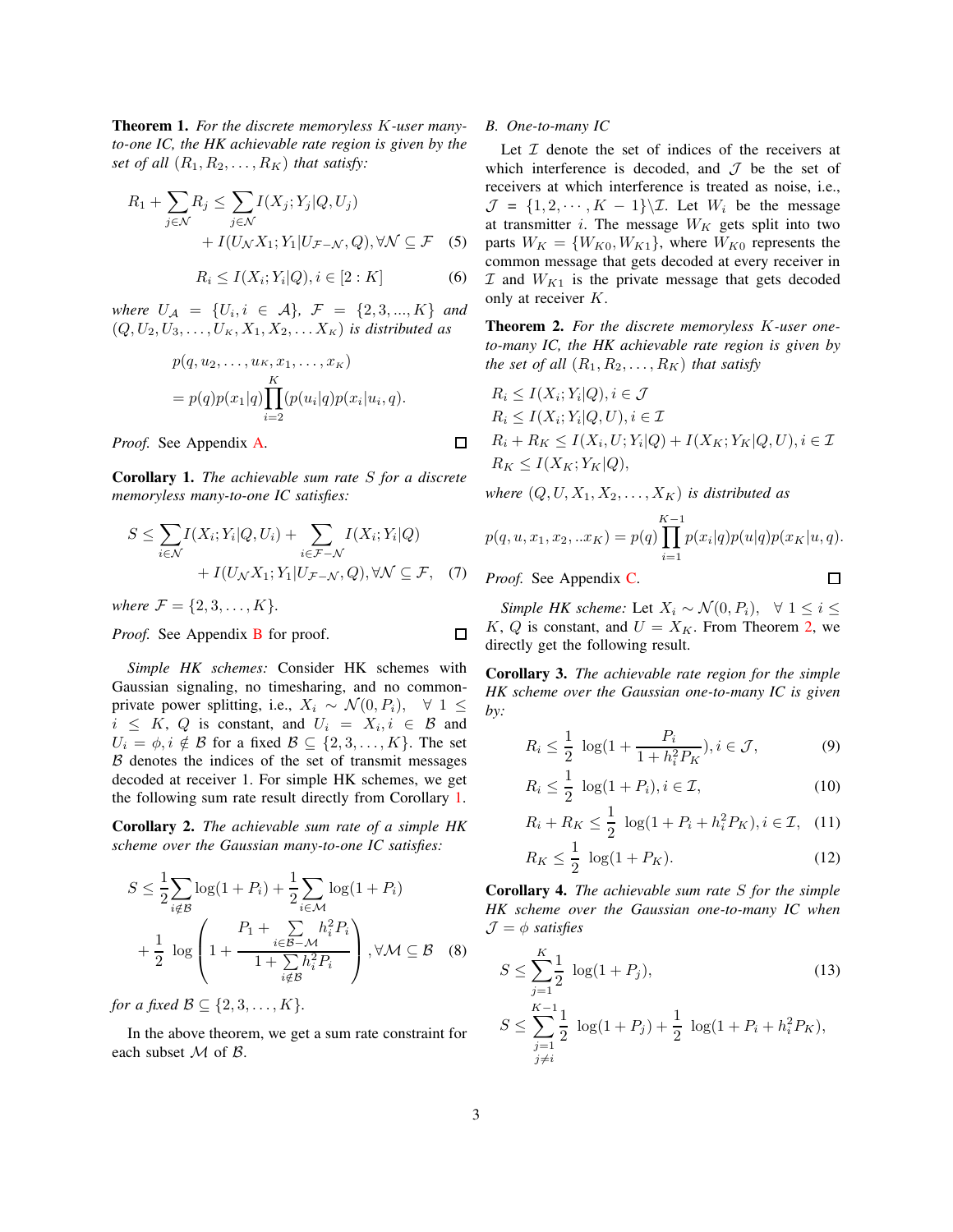$$
\forall 1 \le i \le K - 1. \tag{14}
$$

<span id="page-3-8"></span> $\Box$ 

*Proof.* See appendix [D.](#page-7-2)

## IV. SUM CAPACITY RESULTS

# *A. Gaussian many-to-one IC*

Consider the simple HK scheme with  $\beta$  =  $\{2, 3, \ldots, k\}$ , i.e., interference from transmitters 2 to k are decoded at receiver 1. We choose successive indices 2 to k only for notational convenience, and the results can be generalized to any set of  $k - 1$  indices by just relabeling the transmitters. For this case, from [\(8\)](#page-2-2), we have the following  $2^{k-1}$  sum rate constraints:

$$
S \leq \frac{1}{2} \sum_{i=k+1}^{K} \log(1 + P_i) + \frac{1}{2} \sum_{i \in \mathcal{M}} \log(1 + P_i)
$$
  
+ 
$$
\frac{1}{2} \log \left( 1 + \frac{P_1 + \sum_{i \in \mathcal{B} - \mathcal{M}} h_i^2 P_i}{1 + \sum_{i=k+1}^{K} h_i^2 P_i} \right), \forall \mathcal{M} \subseteq \mathcal{B}. \quad (15)
$$

The least of these  $2^{k-1}$  upper bounds will determine the maximum achievable sum rate for this simple HK scheme. We will now discuss two cases below where we can show that the simple HK scheme achieves sum capacity.

*Case 1* ( $\mathcal{M} \mathcal{I} k_0$ ): Here we consider the case when the inequality corresponding to  $\mathcal{M} = \mathcal{B}$  in [\(15\)](#page-3-0) is the dominant inequality, i.e., its right hand side is the least.

<span id="page-3-5"></span>Theorem 3. *For the K-user Gaussian many-to-one IC satisfying the following channel conditions:*

$$
\prod_{i \in \mathcal{B}-\mathcal{N}} (1+P_i) \cdot (1+\sum_{j=k+1}^K h_j^2 P_j + P_1) \le
$$
\n
$$
1 + \sum_{i \notin \mathcal{N}} h_i^2 P_i + P_1, \forall \mathcal{N} \subset \mathcal{B}, \mathcal{N} \neq \mathcal{B}, \quad (16)
$$

<span id="page-3-1"></span>
$$
\sum_{j=k+1}^{K} h_j^2 \le 1,
$$
\n(17)

*where*  $\mathcal{B} = \{2, 3, ..., k\}$ ,  $k \in \{1, 2, ..., K\}$ , the sum *capacity is given by*

$$
S = \frac{1}{2} \log \left( 1 + \frac{P_1}{1 + \sum_{j=k+1}^{K} h_j^2 P_j} \right) + \sum_{i=2}^{K} \frac{1}{2} \log(1 + P_i).
$$
\n(18)

*Proof.* The converse or upper bound has already been proved in [\[9,](#page-6-8) Thm. 7] under the condition [\(17\)](#page-3-1) using the genie-aided channel in Fig. [4a.](#page-3-2) This sum rate can

be achieved by the simple HK scheme if the inequality corresponding to the  $\mathcal{M} = \mathcal{B}$  case is the dominant inequality in  $(15)$ . This inequality is dominant if the conditions in [\(16\)](#page-3-3) are satisfied.  $\Box$ 

**Remark 1.** *The case of*  $k = 1$  *is taken to be*  $\mathcal{B} = \phi$ *resulting in condition [\(17\)](#page-3-1) alone, thereby recovering the sum capacity result for treating all interference as noise in [\[5\]](#page-6-1).*

Remark 2. *The achievability conditions in [\(16\)](#page-3-3) are less stringent than the achievability conditions in [\[9\]](#page-6-8) since joint decoding in the simple HK scheme is better than the successive interference cancellation decoding used in [\[9\]](#page-6-8). This can be noted in Fig. [2](#page-1-1) where the region obtained using this theorem includes an additional shaded region for the case*  $MT3<sub>0</sub>$  *compared to the result in [\[9\]](#page-6-8)*.

<span id="page-3-2"></span><span id="page-3-0"></span>

Fig. 4: Side Information for the genie-aided channels

*Case 2 (* $MIk_1$ *):* Here we consider the case when the inequality corresponding to  $\mathcal{M} = \mathcal{B}\backslash\{k\}$  $\{2, 3, \ldots, k-1\}$  in [\(15\)](#page-3-0) is the dominant inequality.

<span id="page-3-6"></span>Theorem 4. *For the K-user Gaussian many-to-one IC satisfying the following channel conditions:*

<span id="page-3-3"></span>
$$
\prod_{i \notin \mathcal{B}-\mathcal{N}} (1+P_i) \left( 1 + P_1 + \sum_{i=k+1}^{K} h_i^2 P_i + \sum_{i \in \mathcal{B}-\mathcal{N}} h_i^2 P_i \right)
$$
\n
$$
\geq \prod_{i=2, i \neq k}^{K} (1+P_i) (1+P_1 + \sum_{j=k}^{K} h_j^2 P_j) \tag{19}
$$
\n
$$
\forall \mathcal{N} \subset \mathcal{B}, \mathcal{N} \neq \{2, 3, k-1\} \text{ and } \mathcal{B} = \{2, 3, k\}
$$

<span id="page-3-7"></span><span id="page-3-4"></span>
$$
\forall \mathcal{N} \subseteq \mathcal{B}, \mathcal{N} \neq \{2, 3, ..., k - 1\} \text{ and } \mathcal{B} = \{2, 3, ...k\}
$$

$$
\sum_{i=k+1}^{K} h_i^2 \le 1 - \rho^2, \quad \rho h_k = 1 + \sum_{i=k+1}^{K} h_i^2 P_i \tag{20}
$$

*the sum capacity is given by*

$$
S = \sum_{\substack{i=2 \\ i \neq k}}^{K} \frac{1}{2} \log(1+P_i) + \frac{1}{2} \log \left(1 + \frac{P_1 + h_k^2 P_k}{1 + \sum_{i=k+1}^{K} h_i^2 P_i}\right).
$$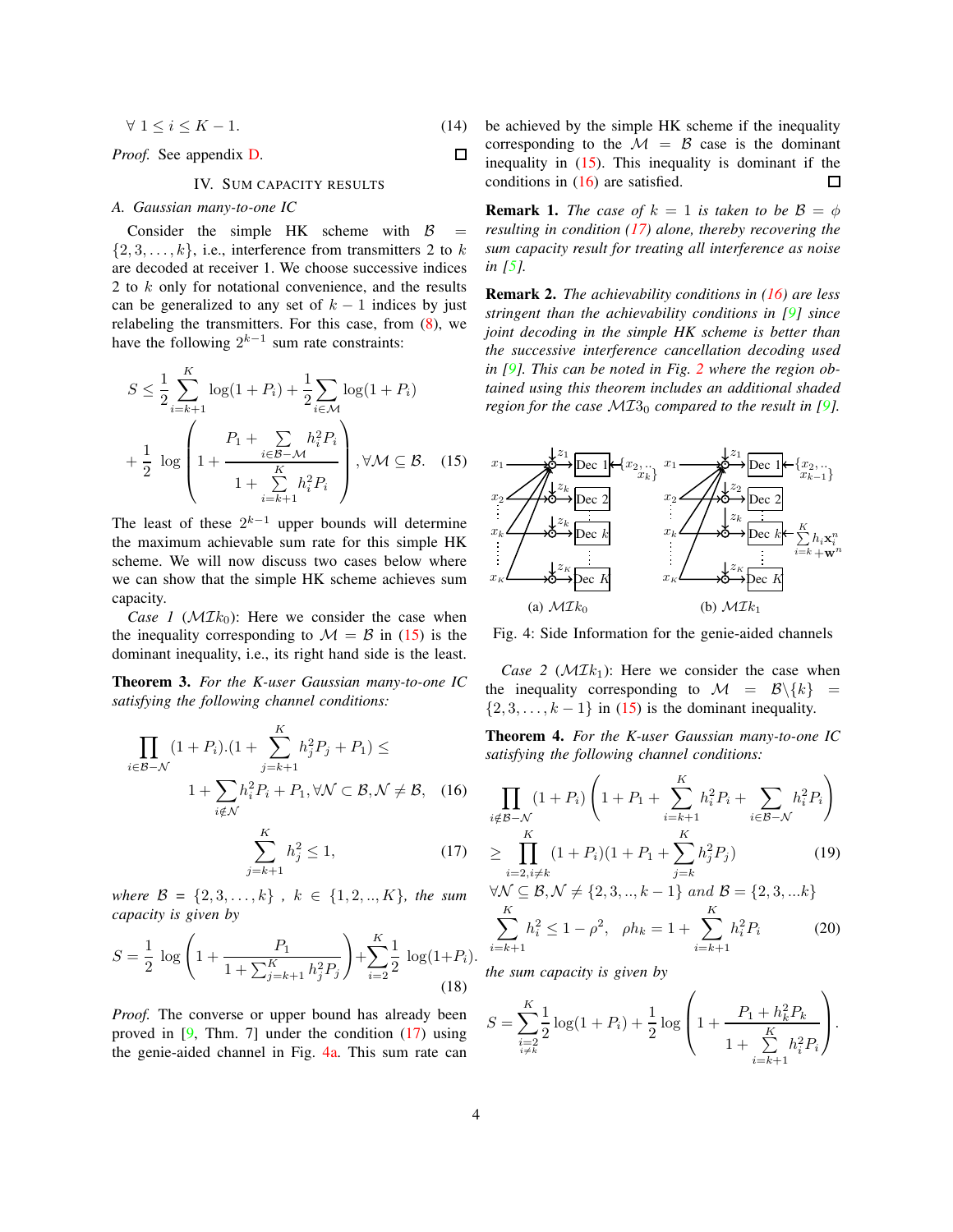*Proof.* The sum rate  $S$  in the theorem statement can be achieved by the simple HK scheme if the inequality corresponding to  $\mathcal{M} = \mathcal{B} \backslash \{k\}$  is the dominant inequality in  $(8)$ . This inequality is dominant if  $(19)$  is satisfied.

For the converse or upper bound, we consider the genie-aided channel in Fig. [4b,](#page-3-2) where a genie provides the signal  $\mathbf{s}_1^n = \{\mathbf{x}_2^n, \mathbf{x}_3^n, ..., \mathbf{x}_{k-1}^n\}$  to receiver 1 and the  $_2$ ,  $\mathbf{x}_3$ , ...,  $\mathbf{x}_{k-1}$ signal  $\mathbf{s}_k^n = \sum_{k=1}^K$  $\sum_{i=k} h_i \mathbf{x}_i^n + \mathbf{w}^n$  to receiver k, where  $\mathbf{w}^n$  is i.i.d.  $\mathcal{N}(0, 1)$ , and w and  $z_k$  are jointly Gaussian with  $E[wz_k] = \rho$ . Now, we have

$$
nS \leq I(\mathbf{x}_{1}^{n}; \mathbf{y}_{1}^{n} | \mathbf{s}_{1}^{n}) + \sum_{i=2, i\neq k}^{K} I(\mathbf{x}_{i}^{n}; \mathbf{y}_{i}^{n}) + I(\mathbf{x}_{k}^{n}; \mathbf{y}_{k}^{n}, \mathbf{s}_{k}^{n})
$$
  
\n
$$
= h(\mathbf{y}_{1}^{n} | \mathbf{s}_{1}^{n}) - h(\mathbf{y}_{1}^{n} | \mathbf{s}_{1}^{n}, \mathbf{x}_{1}^{n}) + \sum_{i=2, i\neq k}^{K} (h(\mathbf{y}_{i}^{n}) - h(\mathbf{z}_{i}^{n}))
$$
  
\n
$$
+ h(\mathbf{s}_{k}^{n}) + h(\mathbf{y}_{k}^{n} | \mathbf{s}_{k}^{n}) - h(\mathbf{y}_{k}^{n}, \mathbf{s}_{k}^{n} | \mathbf{x}_{k}^{n})
$$
  
\n(a)  
\n
$$
\leq nh(y_{1G}|s_{1G}) - h(\mathbf{y}_{1}^{n} | \mathbf{s}_{1}^{n}, \mathbf{x}_{1}^{n}) + \sum_{i=2}^{k-1} (nh(y_{iG})
$$
  
\n
$$
-nh(z_{i})) + \sum_{i=k+1}^{K} (h(\mathbf{y}_{i}^{n}) - nh(z_{i})) + h(\mathbf{s}_{k}^{n})
$$
  
\n
$$
+ nh(y_{kG}|s_{kG}) - h\left(\sum_{i=k+1}^{K} h_{i} \mathbf{x}_{i}^{n} + \mathbf{w}^{n} | \mathbf{z}_{k}^{n}\right) - h(\mathbf{z}_{k}^{n})
$$
  
\n(b)  
\n
$$
\leq nh(y_{1G}|s_{1G}) + \sum_{i=2}^{k-1} (nh(y_{iG}) - nh(z_{i}))
$$
  
\n
$$
+ \sum_{i=k+1}^{K} (h(\mathbf{y}_{i}^{n}) - nh(z_{i})) + nh(y_{kG}|s_{kG})
$$
  
\n(c)  
\n
$$
\leq nh(y_{1G}|s_{1G}) + \sum_{i=2}^{k-1} (nh(y_{iG}) - nh(z_{i}))
$$
  
\n
$$
+ \sum_{i=k+1}^{K} (nh(y_{iG}) - nh(z_{i})) + nh(y_{kG}|s_{kG})
$$
<

<span id="page-4-0"></span>

| Strategy                      | Channel conditions                                                              |
|-------------------------------|---------------------------------------------------------------------------------|
| $\mathcal{M} \mathcal{I} 2_1$ | (i) $h_2^2 \leq 1 + P_1 + h_2^2 P_3$ ,                                          |
|                               | $h_3^2 \leq 1 - \left(\frac{1+h_3^2P_3}{h_2}\right)^2, h_2^2 \geq 1$            |
|                               | (ii) $h_3^2 \leq 1 + P_1 + h_2^2 P_2$ ,                                         |
|                               | $h_2^2 \leq 1 - \left(\frac{1+h_2^2P_2}{h_2}\right)^2, h_3^2 \geq 1$            |
| $\mathcal{M} \mathcal{I} 3_0$ | $h_2^2 \geq 1 + P_1, h_3^2 \geq 1 + P_1$                                        |
|                               | $h_2^2 P_2 + h_3^2 P_3 \ge ((1 + P_2)(1 + P_3) - 1)(1 + P_1)$                   |
| $MT3_1$                       | (i) $h_2^2 \geq 1 + P_1 + h_3^2 P_3$ , $h_3^2 \leq 1 + P_1$ , $h_3^2 \geq 1$ ,  |
|                               | $\frac{1+P_3}{1+P_2} \geq \frac{1+P_1+h_3^2P_3}{1+P_1+h_3^2P_2}$                |
|                               | ((i) $h_3^2 \geq 1 + P_1 + h_2^2 P_2$ , $h_2^2 \leq 1 + P_1$ , $h_2^2 \geq 1$ , |
|                               | $\frac{1+P_2}{1+P_3} \geq \frac{1+P_1+h_2^2P_2}{1+P_1+h_3^2P_3}$                |

TABLE I: Channel conditions under which sum capacity is achieved using simple HK schemes in Theorems [3](#page-3-5) and [4](#page-3-6) for the 3-user Gaussian many-to-one IC. Conditions for  $MT_0$  and  $MT_0$  are already given in [\[9\]](#page-6-8). These conditions are plotted in Fig. [2](#page-1-1) for a given set of power constraints.

$$
\stackrel{(d)}{=} nI(x_{1G}; y_{1G}|s_{1G}) + \sum_{i=2, i \neq k}^{K} nI(x_{iG}; y_{iG}) + nI(x_{kG}; s_{kG})
$$
\n
$$
= nI(x_{1G}, x_{kG}; y_{1G}|s_{1G}) + \sum_{i=2, i \neq k}^{K} nI(x_{iG}; y_{iG}),
$$

where  $x_{iG} \sim \mathcal{N}(0, P_i)$ ,  $s_{iG}$  and  $y_{iG}$  represent the Gaussian side information and output that result when all the inputs are Gaussian as described in  $[5]$ , (a) follows from the fact that Gaussian inputs maximize differential entropy and  $h(\mathbf{y}_k^n, \mathbf{s}_k^n | \mathbf{x}_k^n) =$  $h(\mathbf{z}_k^n) + h$  $\sqrt{ }$  $\sum^K$  $\sum_{i=k+1} h_i \mathbf{x}_i^n + \mathbf{w}^n | \mathbf{z}_k^n$  $\setminus$ , (b) follows from  $h(\mathbf{y}_1^n | \mathbf{s}_1^n, \mathbf{x}_1^n) = h(\mathbf{s}_k^n)$ , (c) follows from application of [\[9,](#page-6-8) Lemma 2] to  $\sum_{k=1}^{K}$  $\sum_{i=k+1}^K h(\mathbf{y}_i^n) - h(\sum_{i=k+1}^K$  $\sum_{i=k+1} h_i \mathbf{x}_i^n + \mathbf{w}^n | \mathbf{z}_k^n)$ under [\(20\)](#page-3-7), and (d) follows from the fact that  $x_{kG} \rightarrow$  $s_{kG} \rightarrow y_{kG}$  forms a Markov Chain [\[5,](#page-6-1) Lemma 8] for our choice of  $\rho$  in (20). our choice of  $\rho$  in [\(20\)](#page-3-7).

The results in Theorems [3](#page-3-5) and [4](#page-3-6) for the Gaussian Kuser many-to-one IC are now listed in Table [I](#page-4-0) for the 3-user case.

<span id="page-4-1"></span>Remark 3. *In [\[11\]](#page-6-9), only a successive decoding strategy where the desired signal is always decoded after decoding the interfering signals, is considered. However, jointly decoding the interfering signal and the desired*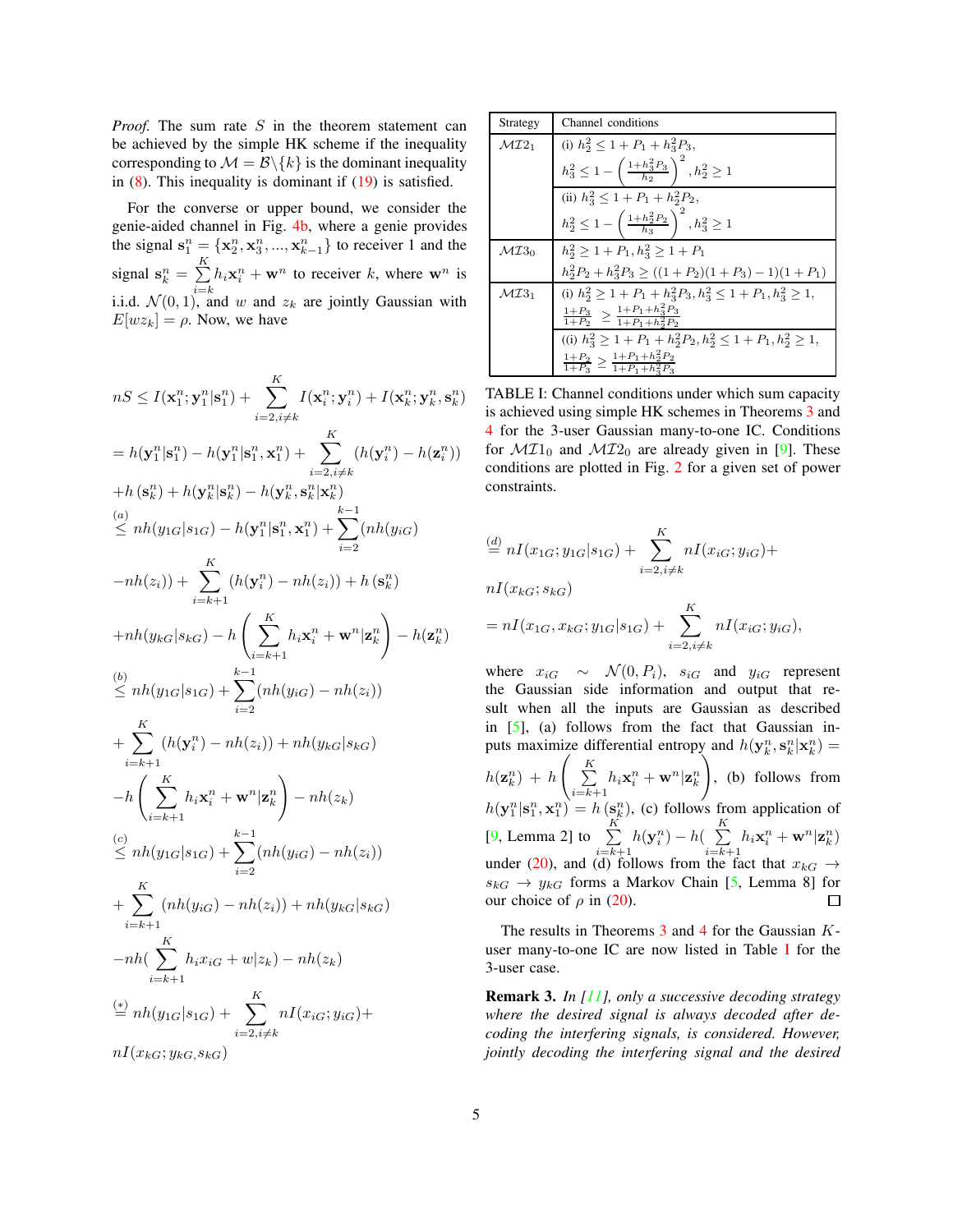*signal (Scheme* MIk1*) is required above to achieve capacity. Furthermore, unlike [\[11\]](#page-6-9), the conditions are obtained explicitly in terms of the channel parameters. For more detailed explanation, see Appendix [E.](#page-8-0)*

<span id="page-5-9"></span>Remark 4. *The outer bound in [\[15,](#page-6-13) Theorem 2] for the 3-user case matches our outer bound only for* MI21*. Our* K*-user upper bounds are tighter than the* K*user upper bounds in [\[16\]](#page-6-14) for the many-to-one setting. Furthermore, the genie signal used in Theorem [4](#page-3-6) is different from the genie signals considered in [\[16\]](#page-6-14). For more detailed explanation, see Appendix [F.](#page-8-1)*

<span id="page-5-10"></span>Remark 5. *In [\[7\]](#page-6-6), there is an example 3-user channel where the HK scheme does not achieve capacity, while a scheme based on interference alignment does. It can be verified that this 3-user example channel, when written in standard form, does not satisfy any of the conditions under which sum capacity is derived in this paper. For more detailed explanation, see Appendix [G.](#page-8-2)*

# *B. Gaussian One-to-many IC*

Consider the simple HK scheme where interference from transmitter  $K$  is decoded at  $k$  receivers. Without loss of generality, we can consider the set these  $k$ receivers to be  $\mathcal{I} = \{1, 2, \ldots, k\}$  and  $\mathcal{J} = \{k+1, k+1\}$  $2, \ldots, K-1$  (other choices can be easily handled by relabeling the receivers). We denote this scheme to be  $\mathcal{O} \mathcal{I}_k$ .

<span id="page-5-1"></span>

Fig. 5: Side information for the genie-aided channels

<span id="page-5-4"></span>Theorem 5. *For the* K*-user Gaussian one-to-many IC satisfying the following conditions:*

$$
1 + P_i \le |h_i|^2, 1 \le i \le k,
$$
\n(21)

$$
\sum_{j=k+1}^{K-1} \frac{|h_j|^2 P_K + |h_j|^2}{|h_j|^2 P_K + 1} \le 1,
$$
\n(22)

*the sum capacity is given by*

<span id="page-5-2"></span>
$$
S = \frac{1}{2} \sum_{i=1}^{k} \log(1 + P_i) + \frac{1}{2} \log(1 + P_K) +
$$

$$
+ \frac{1}{2} \sum_{j=k+1}^{K-1} \log\left(1 + \frac{P_j}{1 + |h_j|^2 P_K}\right).
$$
(23)

*Proof.* For achievabililty, consider the achievable rate region in Corollary [3](#page-2-3) for the simple HK scheme  $\mathcal{O} \mathcal{I}_k$ . Under  $(21)$ , constraint  $(11)$  is redundant. From the remaining constraints  $(9)$ ,  $(10)$ , and  $(12)$ , we get the achievable sum rate to be equal to the sum capacity in the theorem statement.

For the converse, consider the genie-aided channel in Fig. [5a,](#page-5-1) where a genie provides  $x_K$  to receivers 1 to k. The first  $k$  receivers can now achieve the point-to-point channel capacities without any interference. The genieaided channel can be considered to be a combination of these k point-to-point channels and a Gaussian one-tomany IC with users  $k + 1$  to K of the original channel. The sum capacity of the  $k$  point-to-point channels corresponds to the first term in the right hand side of [\(23\)](#page-5-2). The sum capacity of the Gaussian one-to-many IC with users  $k + 1$  to K is upper bounded by the sum of the second and third terms in  $(23)$  under condition  $(22)$  [\[5,](#page-6-1) Thm. 5]. Thus, we have the required sum capacity result.  $\Box$ 

Now, we consider the special case where  $\mathcal{I}$  =  $\{1, 2, \ldots, K - 1\}$  and  $\mathcal{J} = \phi$ , i.e., the interference gets decoded at all receivers. For this special case, we now have a sum capacity result for conditions not included in Theorem [5.](#page-5-4) We will denote this case  $\mathcal{O I}_{K-1}$ .

<span id="page-5-8"></span>Theorem 6. *For the* K*-user Gaussian one-to-many IC satisfying the following conditions:*

<span id="page-5-6"></span>
$$
1 \le h_l^2 \le 1 + P_l \tag{24}
$$

<span id="page-5-7"></span>
$$
\frac{h_l^2}{1+P_l} \le \frac{h_i^2}{1+P_i}, 1 \le i \le K-1 \text{ and } i \ne l \quad (25)
$$

*for any*  $l \in \{1, 2, \ldots, K - 1\}$ *, the sum capacity is* 

<span id="page-5-5"></span>
$$
S = \frac{1}{2} \sum_{j=1, j \neq l}^{K-1} \log(1 + P_j) + \frac{1}{2} \log(1 + P_l + h_l^2 P_K). \tag{26}
$$

*Proof.* For achievability, consider the achievable sum rate in corollary [4.](#page-2-8) The sum capacity in  $(26)$  is the righthand side of the inequality corresponding to  $i = l$  in Corollary [4.](#page-2-8) This inequality is the dominant inequality under conditions [\(24\)](#page-5-6) and [\(25\)](#page-5-7).

<span id="page-5-3"></span><span id="page-5-0"></span>For the converse, consider the genie-aided channel (shown in Fig. [5b](#page-5-1) for  $l = 1$ ), where a genie provides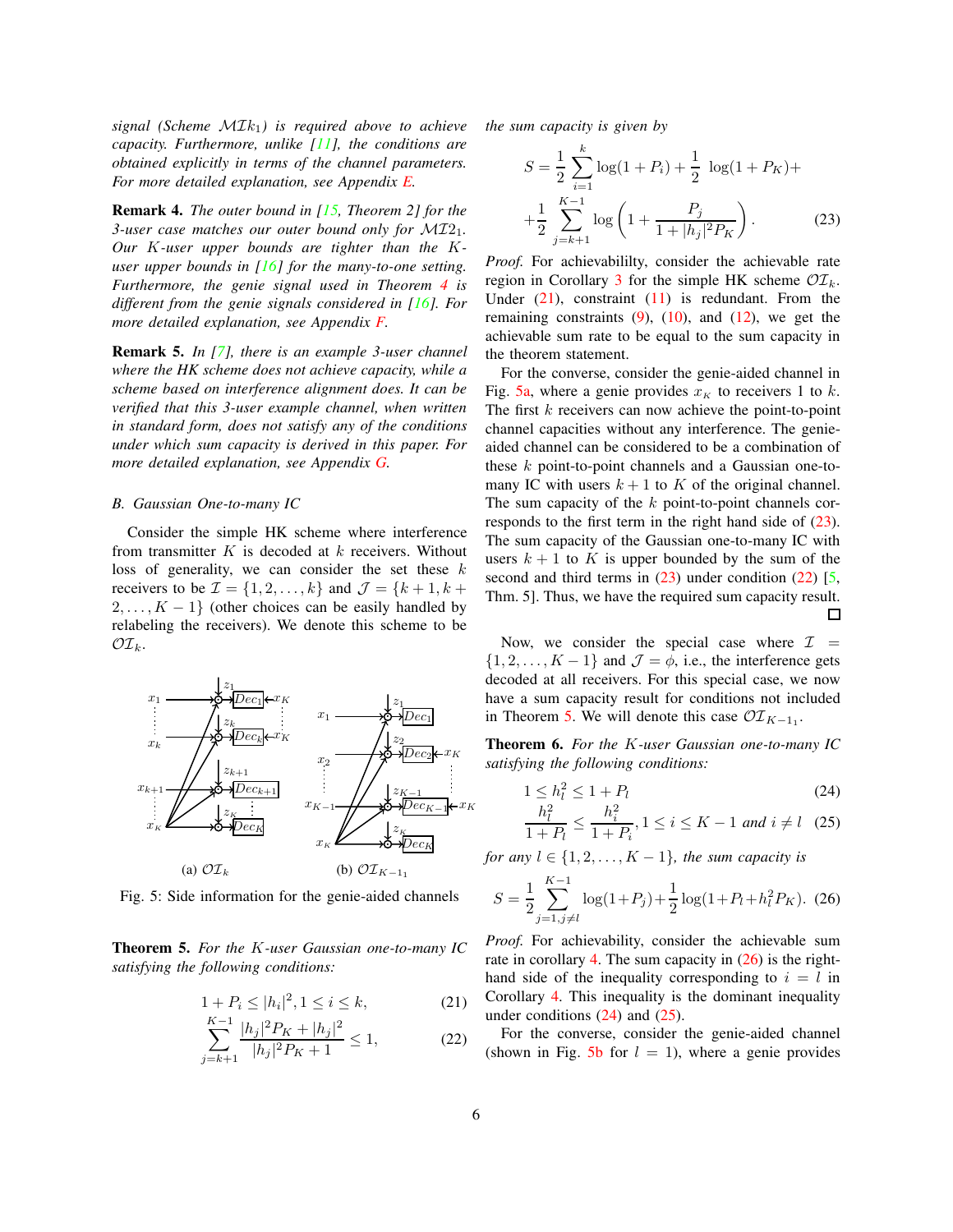<span id="page-6-19"></span>

| Strategy        | Channel conditions                                                                       |
|-----------------|------------------------------------------------------------------------------------------|
| $OI_0$          | $\sum\limits_{j=1}^{2}\frac{h_{j}^{2}\overline{P_{K}+h_{j}^{2}}}{h_{j}^{2}P_{K}+1}\leq1$ |
| $O_{11}$        | (i) $h_1^2 \geq 1 + P_1$ , $h_2^2 \leq 1$                                                |
|                 | (ii) $h_2^2 \geq 1 + P_1$ , $h_1^2 \leq 1$                                               |
| O <sub>12</sub> | $h_1^2 \geq 1 + P_1$ , $h_2^2 \geq 1 + P_2$                                              |
| $OI_{2_1}$      | (i) $1 \leq h_2^2 \leq 1 + P_1, h_2^2 \geq \frac{1+P_2}{1+P_1}h_1^2$                     |
|                 | (ii) $1 \leq h_1^2 \leq 1 + P_2, h_1^2 \geq \frac{1+P_1}{1+P_2}$                         |

TABLE II: Channel conditions under which sum capacity is achieved using simple HK schemes in Theorems [5](#page-5-4) and [6](#page-5-8) for the 3-user Gaussian one-to-many IC. These conditions are plotted in Fig. [2](#page-1-1) for a given set of power constraints.

 $x_K$  to all receivers 1 to  $K - 1$  except receiver l. The genie-aided channel is a combination of  $K - 2$  point-topoint channels and a Gaussian one-sided IC with users l and  $K$  of the original channel. The sum capacity of the  $K - 2$  point-to-point channels corresponds to the first term in [\(26\)](#page-5-5). The sum capacity of the Gaussian onesided IC with users  $l$  and  $K$  is upper bounded by the second term in  $(26)$  under condition  $(24)$  [\[19,](#page-6-18) Thm. 2]. Thus, we have the required result. П

The results in Theorems  $5$  and  $6$  for the Gaussian  $K$ user one-to-many IC are now listed in Table [II](#page-6-19) for the 3-user case.

#### V. CONCLUSIONS

We derived new sum capacity results for the Kuser Gaussian many-to-one and one-to-many ICs, for new classes of channel conditions (cases  $\mathcal{M I} k_0$ ,  $MLk_1$ ,  $OT_k$ ,  $OT_{K-1_1}$ ). In all these cases, simple HK schemes with Gaussian signaling, no time-sharing and no common-private power splitting achieve sum capacity.

#### **REFERENCES**

- <span id="page-6-0"></span>[1] A. Carleial, "A case where interference does not reduce capacity (corresp.)," *IEEE Trans. Inf. Theory*, vol. 21, pp. 569–570, Sep 1975.
- <span id="page-6-2"></span>[2] X. Shang, G. Kramer, and B. Chen, "New outer bounds on the capacity region of gaussian interference channels," in *Proc. IEEE (ISIT), Toronto, ON, Canada*, pp. 245–249, Jul. 2008.
- <span id="page-6-3"></span>[3] A. S. Motahari and A. K. Khandani, "Capacity bounds for the gaussian interference channel," *IEEE Trans. Inf. Theory*, vol. 55, pp. 620–643, Feb 2009.
- [4] X. Shang, G. Kramer, and B. Chen, "A new outer bound and the noisy-interference sumrate capacity for gaussian interference channels," *IEEE Trans. Inf. Theory*, vol. 55, pp. 689–699, Feb 2009.
- <span id="page-6-1"></span>[5] V. S. Annapureddy and V. V. Veeravalli, "Gaussian interference networks: Sum capacity in the low-interference regime and new outer bounds on the capacity region," *IEEE Trans. Inf. Theory*, vol. 55, pp. 3032–3050, July 2009.
- <span id="page-6-5"></span>[6] A. Jovicic, H. Wang, and P. Viswanath, "On network interference management," *IEEE Trans. Inf. Theory*, vol. 56, pp. 4941–4955, Oct 2010.
- <span id="page-6-6"></span>[7] G. Bresler, A. Parekh, and D. N. C. Tse, "The approximate capacity of the many-to-one and one-to-many gaussian interference channels," *IEEE Trans. Inf. Theory*, vol. 56, pp. 4566–4592, Sept 2010.
- <span id="page-6-7"></span>[8] V. R. Cadambe and S. A. Jafar, "Interference alignment and a noisy interference regime for many-to-one interference channels," *CoRR*, vol. abs/0912.3029, 2009.
- <span id="page-6-8"></span>[9] R. Prasad, S. Bhashyam, and A. Chockalingam, "On the gaussian many-to-one X channel," *IEEE Trans. Inf. Theory*, vol. 62, pp. 244–259, Jan 2016.
- <span id="page-6-4"></span>[10] R. Prasad, S. Bhashyam, and A. Chockalingam, "Optimum transmission strategies for the gaussian one-to-many interference network," in *Proc. IEEE WCNC, Istanbul, Turkey*, pp. 12–17, Apr. 2014.
- <span id="page-6-9"></span>[11] D. Tuninetti, "K-user interference channels: General outer bound and sum-capacity for certain gaussian channels," in *2011 IEEE Int. Symp. on Inform. Theory Proc.*, pp. 1166–1170, July 2011.
- <span id="page-6-10"></span>[12] J. Zhu and M. Gastpar, "Lattice codes for many-to-one interference channels with and without cognitive messages," *IEEE Trans. Inf. Theory*, vol. 61, pp. 1309–1324, March 2015.
- <span id="page-6-11"></span>[13] L. Zhou and W. Yu, "On the capacity of the K-user cyclic gaussian interference channel," *IEEE Trans. Inf. Theory*, vol. 59, pp. 154–165, Jan. 2013.
- <span id="page-6-12"></span>[14] Y. Liu and E. Erkip, "On sum capacity of K-user cascade gaussian z-interference channel," in *Proc. IEEE Int. Symp. Inform. Theory, St. Petersburg, Russia*, Aug. 2011.
- <span id="page-6-13"></span>[15] J. Nam, "Upper bounds on the sum capacity of the K-user gaussian interference channel," in *2015 IEEE Int. Symp. on Inform. Theory (ISIT)*, pp. 211–215, June 2015.
- <span id="page-6-14"></span>[16] J. Nam, "Capacity bounds for the K-user gaussian interference channel," *CoRR*, vol. abs/1506.03319, 2015.
- <span id="page-6-15"></span>[17] T. Han and K. Kobayashi, "A new achievable rate region for the interference channel," *IEEE Trans. Inf. Theory*, vol. 27, pp. 49– 60, Jan 1981.
- <span id="page-6-16"></span>[18] A. E. Gamal and Y.-H. Kim, *Network Information Theory*. Cambridge University Press, 2011.
- <span id="page-6-18"></span>[19] I. Sason, "On achievable rate regions for the gaussian interference channel," *IEEE Trans. Inf. Theory*, vol. 50, pp. 1345–1356, June 2004.

#### APPENDIX

#### <span id="page-6-17"></span>*A. Proof of Theorem [1](#page-2-9)*

Let  $S_i$ ,  $i = 2, 3, \ldots, K$ , denote the rates for private messages  $W_{i1}$ ,  $i = 2, 3, \dots, K$ , respectively. Let  $T_i$ ,  $i =$  $2, 3, \ldots, K$ , denote the rates for common messages  $W_{i0}$ ,  $i = 2, 3, \dots, K$ , respectively. Note that  $R_i = S_i + T_i$ ,  $i = 2, 3, \ldots, K$ . Using standard analysis of HK schemes, we get the following achievable rate region in terms of  ${R_i}$  and  ${T_i}$ :

$$
R_i - T_i \le I(X_i; Y_i | Q, U_i)
$$
\n<sup>(27)</sup>

$$
R_i \le I(X_i; Y_i | Q), \tag{28}
$$

for  $i = 2, 3, ..., K$ , and

$$
R_1 + \sum_{i \in \mathcal{N}} T_i \le I(U_{\mathcal{N}}, X_1; Y_1 | Q, U_{\mathcal{F} - \mathcal{N}}) \tag{29}
$$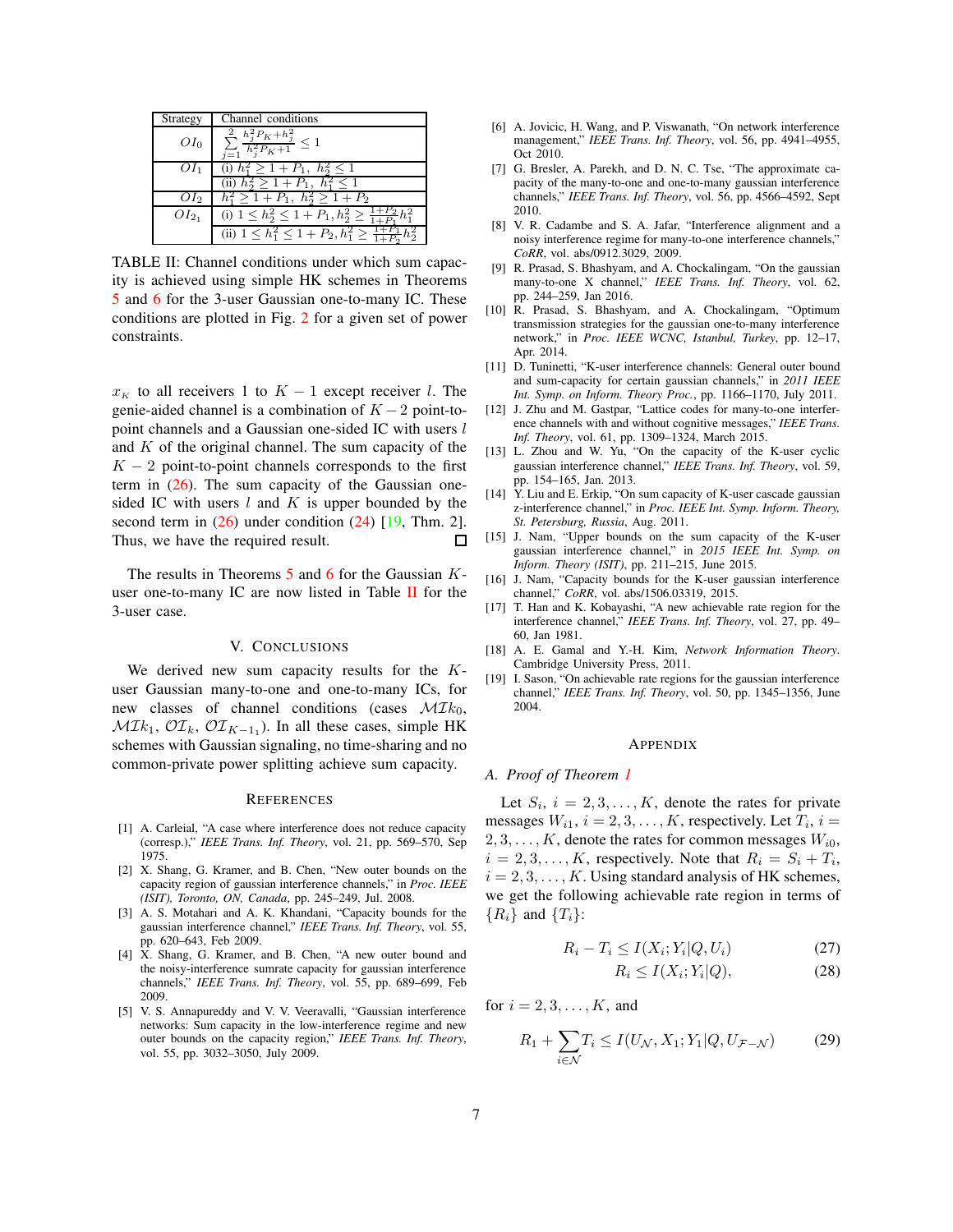for all possible  $\mathcal{N} \subseteq \mathcal{F}$  and  $\mathcal{F} = \{2, 3, ..., K\}$ . We also add the trivial constraints

$$
T_i \ge 0, T_i \le R_i. \tag{30}
$$

The simplified rate region in  $(5)$  and  $(6)$  in terms of only the  $R_i$ 's can be obtained using Fourier-Motzkin elimination. The main steps of the Fourier-Motzkin elimination are provided below.

We eliminate the variables in the following sequence:  $T_2, T_3, \ldots, T_K$ . After eliminating  $T_2, T_3, \ldots, T_k$ , the set of inequalities is given by:

$$
R_1 + \sum_{i \in \mathcal{N}} R_i + \sum_{i \in \mathcal{S}} T_i \le \sum_{i \in \mathcal{N}} I(X_j; Y_j | Q, U_j)
$$
  
+ $I(U_\mathcal{N}, U_\mathcal{S}, X_1; Y_1 | U_{\mathcal{F}-(\mathcal{S} \cup \mathcal{N})}, Q), \forall \mathcal{N} \subseteq \{2, 3, \dots, k\},$   
 $S \subseteq \{k+1, \dots, K\}.$ 

For  $k + 1 \leq i \leq K$ 

$$
R_i - T_i \le I(X_i; Y_i | Q, U_i),
$$
  

$$
T_i \ge 0, T_i \le R_i.
$$

For  $2 \leq i \leq K$ 

$$
R_i \le I(X_i; Y_i | Q). \tag{31}
$$

This can be proved by induction.

Setting  $k = K$ , we get the required inequalities in [\(5\)](#page-2-10) and [\(6\)](#page-2-11) after elimination of  $T_2, T_3, \ldots, T_K$ .

# <span id="page-7-0"></span>*B. Proof of Corollary [1](#page-2-0)*

Corollary [1](#page-2-0) is also proved using Fourier-Motzkin elimination starting from the result in Theorem [1.](#page-2-9)

First, we substitute  $R_1 = S - \sum_{i=2}^{K} R_i$ . Then, we eliminate the variables in the following sequence:  $R_2, R_3, \ldots, R_K$ . After eliminating  $R_2, R_3, \ldots, R_k$ , the set of inequalities is given by:

$$
S - \sum_{i \in \mathcal{B}} R_i \le \sum_{i \in (\mathcal{S} - \mathcal{B})} I(X_i; Y_i | Q, U_i) + \sum_{i \in \mathcal{N}} I(X_i; Y_i | Q, U_i)^{\mathcal{S}} - \sum_{j = k+1} R_j \le \sum_{j = 1, j \ne i} \frac{1}{2} \log(1)
$$
  

$$
\sum_{i \in \mathcal{M} - \mathcal{N}} I(X_i; Y_i | Q) + I(U_{\mathcal{S} - \mathcal{B}}, U_{\mathcal{N}}, X_1; Y_1 | U_{\mathcal{M} - \mathcal{N}}, U_{\mathcal{B}}, Q) \le \log(1 + P_i + h_i^2 P_K), 1 \le i \le k
$$

 $\forall \mathcal{B} \subseteq \mathcal{S}$  and  $\mathcal{S} = \{k+1, \ldots, K\}$  and  $\forall \mathcal{N} \subseteq \mathcal{M}$  and  $\mathcal{M} = \{2, 3, ..., k\}$ , and for  $k + 1 \le i \le K$ 

$$
R_i \le I(X_i; Y_i|Q). \tag{32}
$$

This can be proved by induction.

Setting  $k = K$ , we get the required result in [\(7\)](#page-2-12) after elimination of  $R_2, R_3, \ldots, R_K$ .

# <span id="page-7-1"></span>*C. Proof of theorem [2](#page-2-1)*

Let S denote the rate of the private message  $W_{K1}$ and T denote the rate of the common message  $W_{K0}$ . Note that  $R_K = S + T$ . Using standard analysis of HK schemes, we get the following achievable rate region in terms of  $\{R_i\}$  and  $\{T\}$ :

$$
R_i \leq I(X_i; Y_i|Q), i \in \mathcal{J}
$$
  
\n
$$
R_i \leq I(X_i; Y_i|U, Q), i \in \mathcal{I}
$$
  
\n
$$
R_i + T \leq I(X_iU; Y_i|Q), i \in \mathcal{I}
$$
  
\n
$$
R_K - T \leq I(X_K; Y_K|U, Q)
$$
  
\n
$$
R_K \leq I(X_K; Y_K|Q)
$$

 $\sum$  Using Fourier-Motzkin elimination to eliminate T, we get the rate region in Thoerem [2.](#page-2-1)

# <span id="page-7-2"></span>*D. Proof of corollary [4](#page-2-8)*

1

Given  $\mathcal{J} = \phi$ , we get the following rate constraints:

$$
R_i \le \frac{1}{2} \log(1 + P_i), 1 \le i \le K - 1
$$
  
\n
$$
R_i + R_K \le \frac{1}{2} \log(1 + P_i + h_i^2 P_K), 1 \le i \le K - 1
$$
  
\n
$$
R_K \le \frac{1}{2} \log(1 + P_K).
$$

First, we substitute  $R_K = S - \sum_{i=1}^{K-1} R_i$ . Then, we eliminate the variables in the following sequence:  $R_1, R_2, \ldots, R_{K-1}$ . After eliminating  $R_1, R_2, \ldots, R_k$ , the set of inequalities is given by:

$$
R_i \leq \frac{1}{2} \log(1 + P_i), k + 1 \leq i \leq K - 1
$$
  
\n
$$
S - \sum_{j=k+1}^{K-1} R_j \leq \sum_{j=1}^{k} \frac{1}{2} \log(1 + P_j) + \frac{1}{2} \log(1 + P_K)
$$
  
\n
$$
{}_{i}S - \sum_{j=k+1}^{K-1} R_j \leq \sum_{j=1, j\neq i}^{k} \frac{1}{2} \log(1 + P_j) +
$$
  
\n
$$
{}_{j}S - \sum_{j=k+1, j\neq i}^{K-1} R_j \leq \sum_{j=1}^{k} \frac{1}{2} \log(1 + P_j) + \frac{1}{2} \log(1 + P_i + h_i^2 P_K),
$$

$$
k+1 \le i \le K-1
$$

This can be proved by induction.

Setting  $k = K - 1$ , i.e., after elimination of  $R_1, R_2, \ldots, R_{K-1}$ , we get the required inequalities in [\(13\)](#page-2-13) and [\(14\)](#page-3-8).